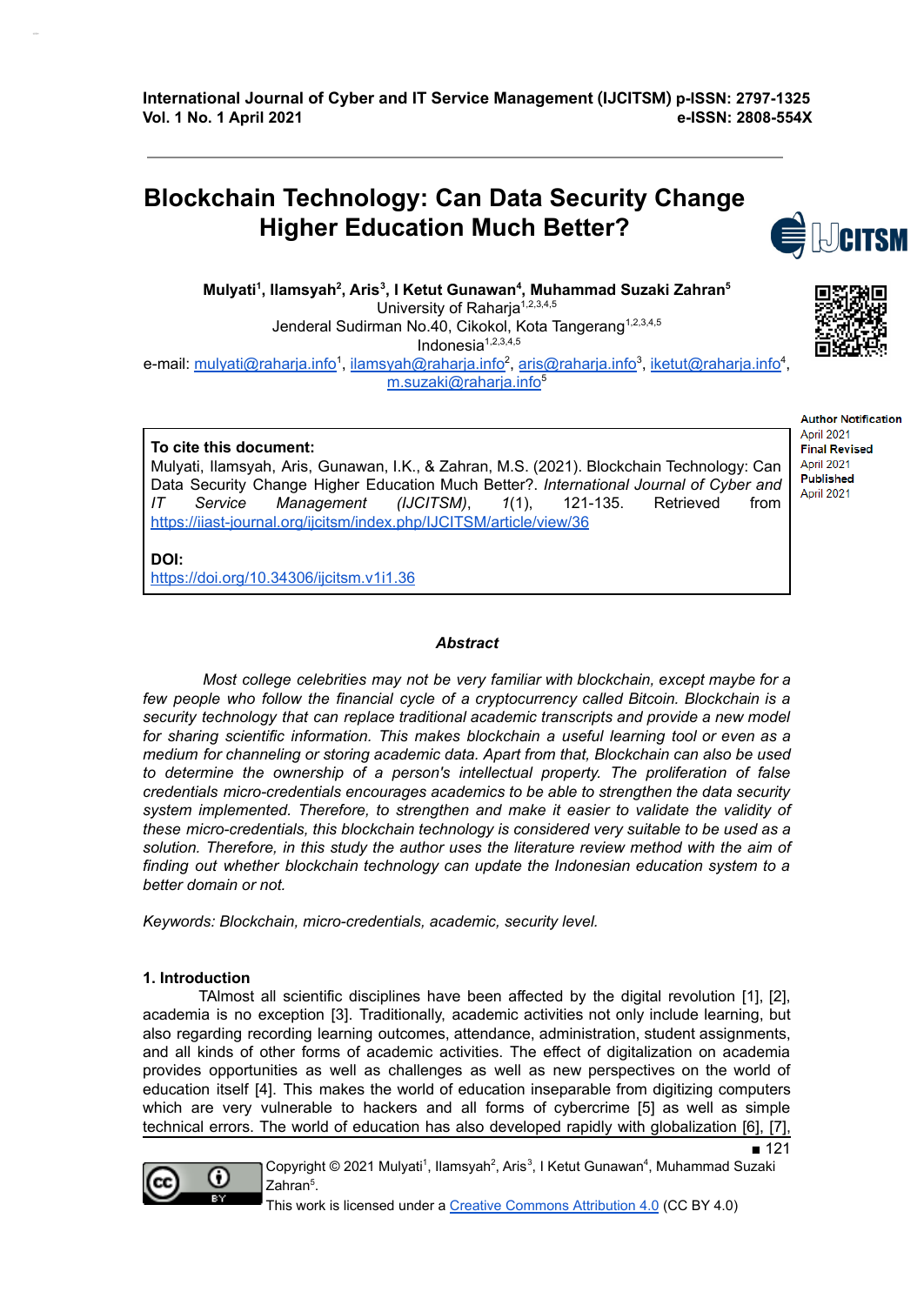Cloud Computing [8], [9], and the Internet of Things (IoT) [10], [11] which makes the development of information in the world is exponential so that creating a very large data set which is commonly referred to as Big Data [12], [13]. The emergence of Big Data also raises more complicated problems in the world of academia today [14]. Then how can the academic world provide the information someone needs with Big Data and the crimes that arise in it?

Current possible solutions include a computer system called Blockchain [15], [16]. Of course not everyone knows about this blockchain system, except for people who do follow the development of the crypto monetary finance cycle called Bitcoin [17], [18]. There are still many academic actors who are still blind to this blockchain system, but there are some university experts who have explored this system. There is a report known as 'The 2019 Horizon Report' [19] by several higher education experts who identify that blockchain is an important trend that will affect higher education in the next four to five years. This horizon report focuses on the potential impacts of blockchain on academic credentials, but its application goes far beyond academia itself. Moreover, the use of a decentralized approach [20] also makes blockchain technology capable of having a fairly high level of security. This is considered very very important in line with the emergence of Big Data [12]. This high level of security is able to protect the system from all forms of cybercrime because the process of using blockchain technology is quite complex [21]. This research shows how sophisticated blockchain technology is in its implementation in several aspects or fields, such as in higher education in particular. Based on these things, blockchain technology is considered very useful for any application that requires a trusted application exchange model and can be used as a determinant of a person's intellectual property ownership.

# **2. What Is Blockchain?**

Blockchain [16] was originally designed in 2009 by Satoshi Nakamoto [22] as the building block for Bitcoin (first known as Cryptocurrency). Since then, blockchain has been used to provide information security for different non-financial transactions [23]. Basically, blockchain consists of three main components, namely blocks, nodes, and miners. These main components have their respective duties in a running system that applies blockchain technology. A block is a place or container used to store all types of transactions or information on the blockchain system, while nodes are parties that are members of the blockchain system that have the authority to change or add all types of data and process consensus whether transactions or information eligible or not to be included in the system. It is different with the miner whose job is to add new blocks to the system. Usually, miners add new blocks with special mining methods [24], [25] by solving complex mathematical problems. These three main components form the basis for determining the running of blockchain technology.

There are 4 types of blockchain that are generally known, including Public Blockchain [26], [27], Private Blockchain [26], [28], Consortium Blockchain [29], and Hybrid Blockchain [30]. A brief explanation of the four blockchains is in the table below:

| <b>Blockchain types</b>  | Advantages of                                                                                                                                       |
|--------------------------|-----------------------------------------------------------------------------------------------------------------------------------------------------|
| <b>Public Blockchain</b> | Open to the public (open source)<br>Fully transparent to all transactions<br>Fully decentralized (not controlled by<br>anyone)<br>Very not censored |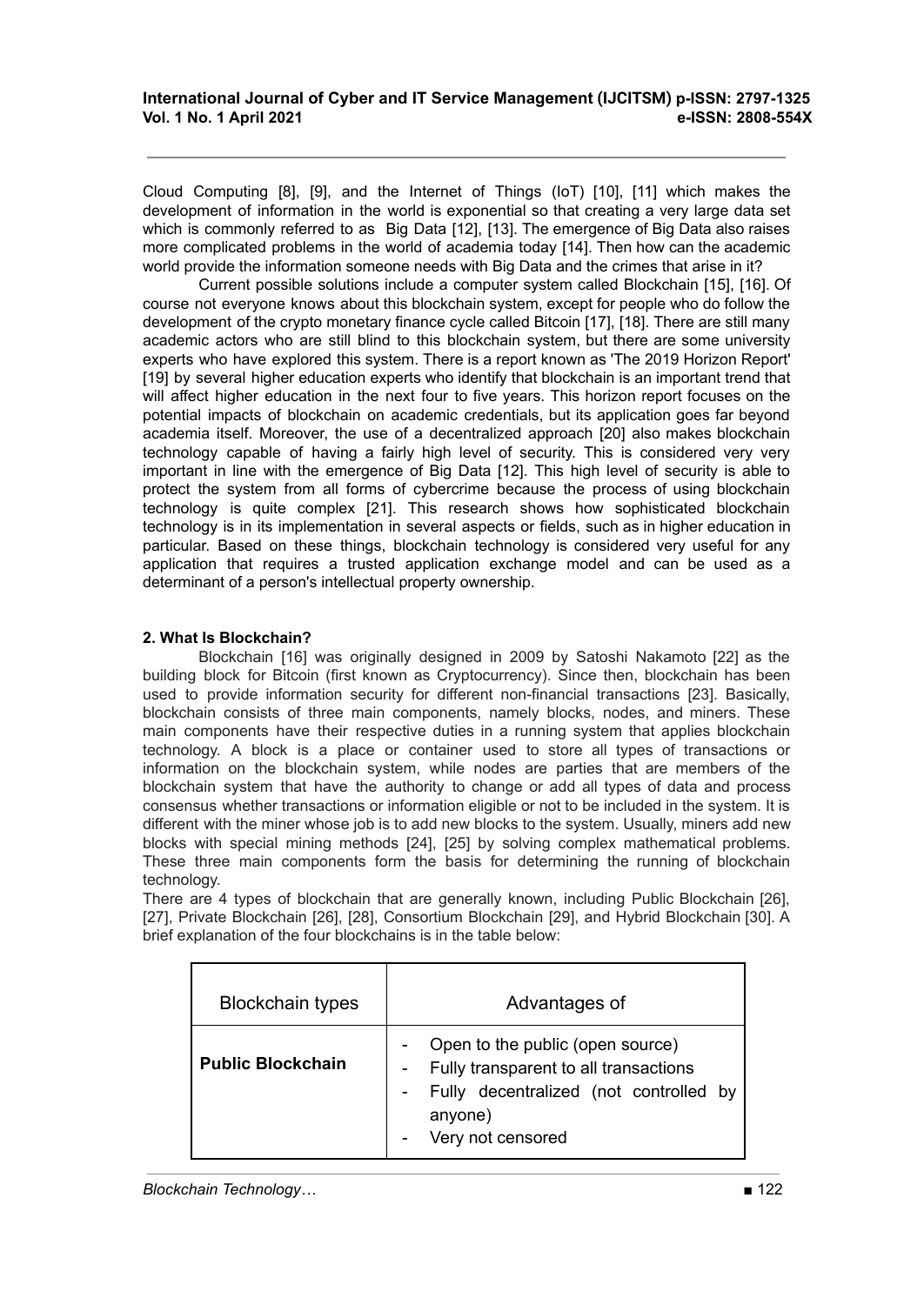|                                         | Owning<br>tokens<br>that are<br>used<br>as<br>incentives or rewards for participants                                                                                                                                                                                                                                                              |
|-----------------------------------------|---------------------------------------------------------------------------------------------------------------------------------------------------------------------------------------------------------------------------------------------------------------------------------------------------------------------------------------------------|
| <b>Private Blockchain</b>               | Also<br>permissionless<br>known<br>as<br>blockchain<br>Requires permission to join<br>All transactions are private, only open to<br>the ecosystem<br>More centralized than public blockchain<br>Can own or not have a token                                                                                                                       |
| <b>Blockchain</b><br><b>Consortium</b>  | Owned by a non-individual group<br>Can be categorized as a subcategory of<br>private blockchain compared to different<br>types<br>Offers some of the best use cases for<br>blockchain advantage because it comes<br>combination<br>of<br>from<br>several<br>a<br>companies that are b compete healthily<br>More efficient than private blockchain |
| <b>Hybrid Blockchain</b><br><b>Made</b> | by Interchain<br>Using privacy advantages on private<br>blockchain and transparency advantage<br>on public blockchain<br>Can sort out what data can be published<br>or not<br>Can post multiple public blockchains at<br>the same time increasing transaction<br>security by implementing hashpower<br>that is on the public blockchain           |

**Table 1.** Types of blockchains based on their nature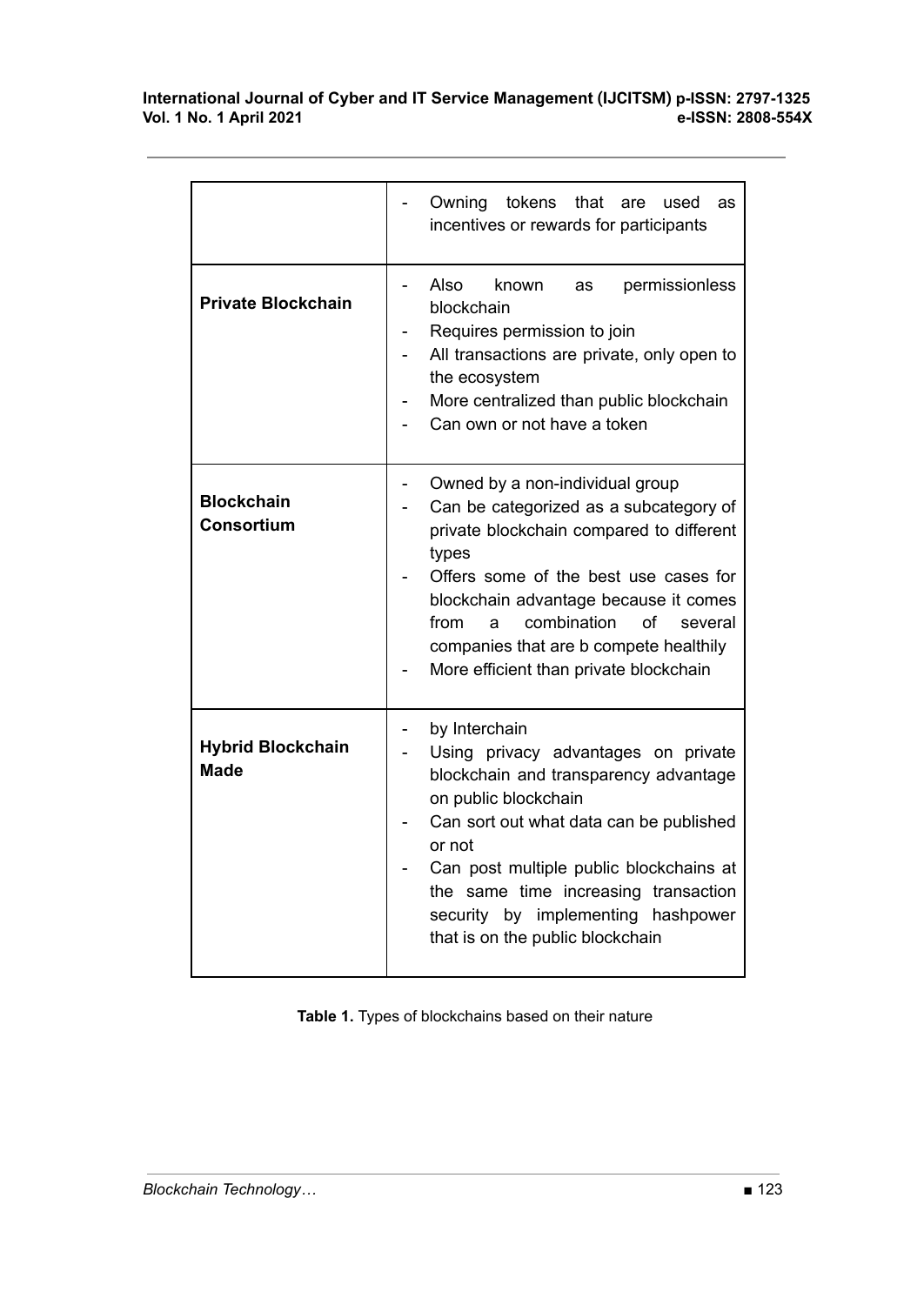

**Figure 1.** How the blockchain system works The way the blockchain system

How blockchain works is quite complex, but the point is the blockchain system is a decentralized ledger located on different personal computers, which together can control the addition of new data [31], [32]. Data is stored in one block on each server or node in personal computer systems Peer-to-Peer (P2P)[33], [34]. Changes can only be made with the consent of each node. In contrast to systems that rely on a single database server,networks Peer-to-Peer verify data changes by receiving consensus from the nodes concerned [34]. On the blockchain, data is encrypted so only authorized nodes can post changes. Every time a data block is changed, the new block is linked to the previous version to produce a series of interlocking blocks.



**Figure 2.** Name of the pic

New blocks that have been linked to existing blocks will become a permanent part of the blockchain. The resulting link from the blocks will form a chain with each hashtag different. Hashtag [35], [36] used by each block can serve as a marker that the block has been modified or not. When the user will initiate an encrypted transaction by changing the data in one of the blocks, then:

- The validated transaction will be collected into a new block and distributed to all nodes on the system. Each new block also includes a linked hashtag from the previous node.
- This validated transaction sharing system is called a peer-to-peer network where there is no single node that regulates the operation of the system so that each existing node can act as a data provider or consumer.
- Each node performs authentication by using a consensus process to verify incoming encrypted transactions. This makes the information very difficult to change due to the need for an encryption key and consensus agreement from existing nodes to change the existing encrypted transaction data. The information added by the source is valid, but not necessarily the accuracy of the information.

In addition, the computer algorithm used will also form a series of letters and numbers, which are commonly known as hash tags. This hashtag method hashing [35], [36] identifies each piece of information in a unique way. The use of this method adds to the complexity of the system used so that the system is increasingly immune to cyber crime attacks because the data that enters the system will be converted into unique codes according to the standards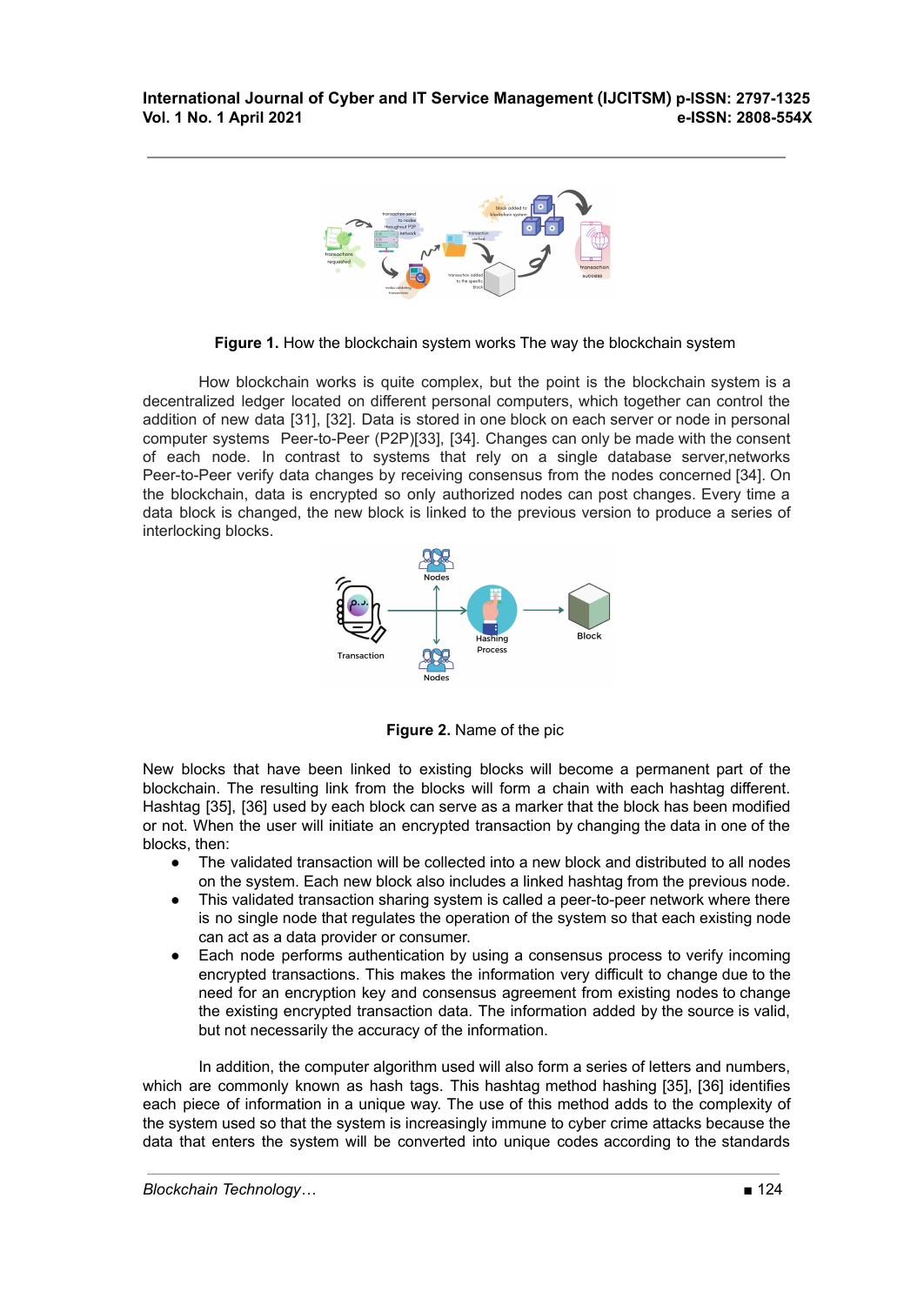used. The use of this method is also able to maintain the authenticity of the data (originality) because not everyone is able to access every data stored in the system which reduces the potential for changes to information on the data stored in the system. Currently, there are several hash functions that are used according to their needs and security levels [37] - [39], such as SHA256 [40] - [42] which is the second generation of the SHA type. This type has a database of 256 bits which is commonly used for payment processing such as bitcoin because its sending capacity is relatively small and very fast. Besides SHA256, there is RIPEMD160 (Race Integrity Primitives Evaluation Message Digest) developed by MD4. This type has a smaller amount of data than SHA256, which is 160 bits only. Due to its smaller size, RIPEMD160 is faster than SHA256. Commonly used to create accumulated bitcoin addresses based on a public key. There are many other types of hashes.

#### **2.1 Problems In Blockchain**

There are four types of blockchain systems in use today, two of which are the unlicensed blockchain system and the licensed blockchain system. The blockchain system without permission means that anyone can join the system and make transactions as freely as possible. This leaves systems vulnerable to a variety of problems, from consensus processing time issues to uncontrolled data growth. Not to mention that they are vulnerable to cybercrime and also irresponsible parties who might insert a lot of fake transactions into the blockchain system that is running [27], [43]. This is why blockchain users prefer to use a licensed blockchain system. A licensed blockchain system has an administrator whose job it is to ensure or control each new node that is potentially trustworthy or not so that it can make a decision whether to add the new node to the system or not. This licensed blockchain system has the potential to reduce the weaknesses that exist in the permissionless blockchain system. However, consensus agreements from authorized nodes still have the potential to contain inaccurate or worthless information. Therefore, other solutions are being developed at present. Although the two types of blockchain have quite significant differences in both form and purpose of use, they still have some similarities. Some of the similarities between the two types of blockchain are:

- Both are still distributed ledger [44], [45]. This means that both blockchain systems have multiple versions of data stored in several different places and routed over certain networks.
- Both are also immutable [46], [47] which means that both data or information stored in the blockchain system cannot be changed by unauthorized parties or nodes.
- Both of them also still use consensus mechanisms [47] which means that the two blockchains have their own way of regulating the type of ledger agreement they want to achieve.

Currently, blockchain has a fairly high level of security compared to other computer systems, but that does not mean that this system is perfect. Many factors cause problems with the blockchain system. Some of the problems with blockchain systems have been summarized by Dan Price [48] who revealed that using fewer nodes can negatively impact the life of the system. Although the use of fewer nodes speeds up consensus processing of the nodes, this actually weakens the system so that it is vulnerable to attacks from cybercriminals or from hackers. For example, if a group of hackers manages to control the blockchain system for more than 50% of all nodes, this will allow them to change all kinds of information on the system. In addition, they are also able to manipulate all kinds of information in the system to cause other chaos. Recent studies have revealed that "bitcoin bandits" have stolen millions of dollars from accounts cryptocurrency simply by guessing security keys that are too simple.

Meanwhile, when viewed from another point of view, it turns out that blockchain technology is still relatively vulnerable to several aspects, such as cryptographic operations, identity, services, virus resistance, and also applications [21]. For example, in the cryptographic aspect, in this aspect, blockchain technology is still vulnerable to block coding or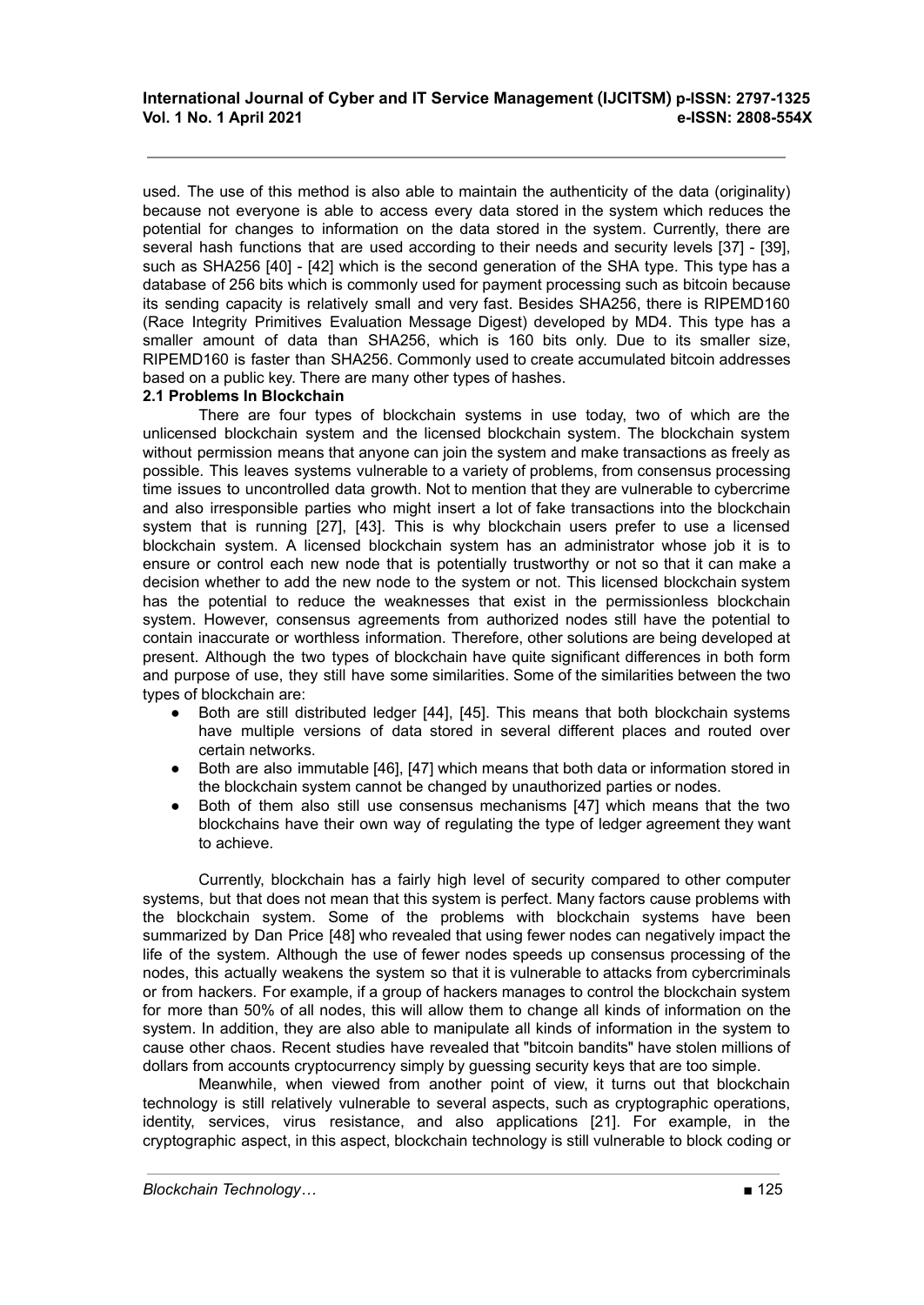what is known as hashing. Generally, current blockchain technology uses SHA256 operations and implementations. This type is considered a very robust cryptographic function operation. But still, SHA256 is still vulnerable to attacks length extension where the hash of certain messages can be hacked in the form of data modification by extending the data controlled by the attacker without knowing the contents of the data. This attack can wreak havoc on your data. However, this can be prevented by using a double SHA256 according to the statement Ferguson and Schneier. In addition, blockchain technology is still vulnerable to Birthday Attack where this attack is a probabilistic attack that will destroy collision resistance [49], [50] by repeated evaluations.

In addition, the use of blockchain that is open to all users or a blockchain system without permission requires high enough security so that it takes a long time. This long time consumption also consumes a lot of energy. It is estimated that the energy consumed by bitcoin alone takes up as much as 0.6% of the world's electricity consumption [55] - [57]. The use of this energy will continue to increase over time in line with the increasing popularity of the existing cryptocurrency system. Therefore, the applications to be discussed in this paper are those that can be of greatest interest to higher education and avoid the consensus protocol Proof-of-Work energy-consuming that is in bitcoin. This can be avoided by limiting the users that the network administrator usually does.

When viewed from an academic perspective [15], [58], [23], [59], the challenge of blockchain lies in managing data on current academic activities. For example, problems regarding the validity of a person's certificate are submitted to the system. How can blockchain technology be used to validate the certificate and ensure the security of one's certificate [60], [61]. In addition, the endless student data (such as attendance, student grade records, and academic administration) [62], [63] makes blockchain technology both superior and weak. As explained earlier, the advantage here is obtained from the use of blocks that make blockchain data uninterrupted and neatly structured. Blockchain is able to maintain data that is very large in size. The emergence of this huge academic data set is a drawback for blockchain. Blockchain's ability to control every type of activity that exists in an academy is still questionable. The quality of blockchain technology security when viewed from the previous explanation is still considered minimal if it is to be applied in the academic world. Although there are still many methods being used to overcome problems that arise in the application of blockchain technology. In addition, the use of energy needed by blockchain technology also worsens existing problems. It is known that based on the high energy use of bitcoin, it can be used as a reflection of blockchain technology that this technology has a high cost to use.

## **2.2 Scientific Literature Related To Blockchain**

There are a number of situations related to scientific literature that could be addressed or improved using blockchain technology. Because open access journals have grown rapidly, asking for fees as a condition for publishing articles has become commonplace. This makes it difficult for writers who lack institutional funding or funds to pay for publication [64]. Some types of scientific work are not immediately publicized but deserve recognition, for example, serving on an editorial board or helping to review a scientific work or paper. A study on this subject has reported that peer reviewers are more dominant in wanting more recognition of the scientific work they write. Some professors are hesitant to present teaching tactics, curricula, and other materials (e.g. programming learning files) online for fear that their validity of ownership will be lost, and some may feel that they should be compensated more favorably in terms of reputation. or finance when they share their work with others. This blockchain technology is a new technology that is also unique. This makes a lot of experts or developers who still have not put their faith in blockchain technology. Experts still feel that this blockchain technology is still vulnerable in several aspects, such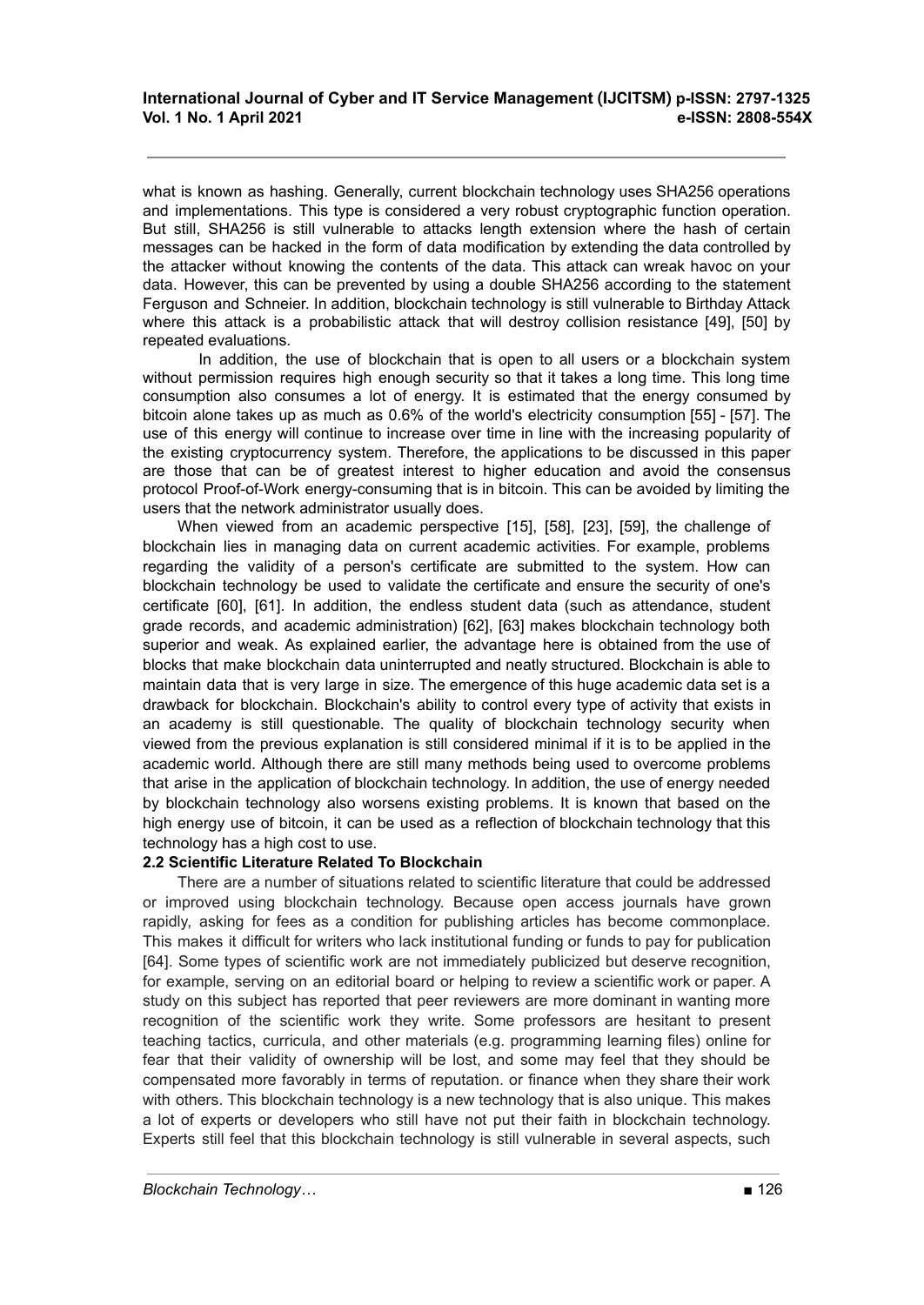as identity, security, and applications used.

Based on the proposal stated by Joris Van Rossum [65] that blockchain can be used to create scientific data that is more conducive and more reproducible and can choose who first creates an idea or procedure. He is of the opinion that this article only describes the final output based on the work of a scientist, blockchain can record all steps from initial idea to experimental design and final output. He also suggested that researchers could get blockchain tokens for certain professional tasks that could be used to purchase services, for example access to articles or fees to be published in open access journals. This will support researchers who lack financial support to meet certain requirements for publication. Van Rossum stated a lot of things that make sense to this blockchain technology. Cisco [66] even predicts that the use of blockchain will build an open market for innovation that will drive discovery by allowing individuals to be credited for their contributions in previously impossible ways. In addition, in the world of chemistry, the Royal Society of Chemistry [60], [67], [68] shows charter status to be a way to recognize the knowledge & professionalism of those working in chemistry, and other Internet sites to build new forms of relationships between scientists. Blockchain can be a useful addition to these types of sites. Journal publishers will undoubtedly want a better way to trace the origin of articles on Sci-Hub, a pirated journal site. Using blockchain to deploy academics will clarify ownership and perhaps even provide financial compensation procedures. Blockchain can be used to ensure perfect credit or ownership for patents or other intellectual property.

Several projects are underway using blockchain to build an integrated platform that will combine social media scientific networks, a decentralized journal environment, and a funding platform. Scienceroot [69], a company that relies on blockchain-based science tokens that is building a scientific marketplace where researchers can exchange funds,scientific crowdfund projects, and distribute scientific articles. Scienceroot also allows fellow reviewers to introduce the use of tokens that can be used to participate in the process, either in the form of paywalls or a centralized publishing company that controls the process. Project Aiur [70] is a similar attempt to create an example of the online economy of blockchain tokens to compensate researchers who share a research sense making it useful for peer review, or publishing on the platform. Ultimately, the success of these projects will depend on the judgment of the scientific community deciding whether or not the project is successful by means of appropriate assessment standards.

#### **2.3 Is Blockchain able To Create A More Secure And Accessible Academic Note?**

As academic qualifications become increasingly complex. Students who currently attend more than one higher education institution require them to provide multiple transcripts when applying for jobs [62]. The rapid development of technology makes lifelong learning a necessity and not just a term. It has also attracted the attention of higher education institutions to develop new ways to certify skills that are more personalized, practical, and targeted [71]. Universities are therefore encouraged to create innovative forms of academic certificates to recognize specific skills developed through relatively short experiential learning, such as short courses on campus or online mass open courses (commonly known as MOOCS) [72], [73] . For students who spend their entire lives playing mobile games, social media and other things on their phones and tablets, the process for getting a certificate seems complicated. Blockchain provides a great way to verify this experience.

The US Census Bureau recently reported that in addition to post-secondary degrees awarded by universities or colleges, more than 50 million American adults, or 1 in 4 adults, have also obtained a professional certificate, license, or educational certificate. . This form of recognition is called a micro-credential, which may include a badge, certificate, and so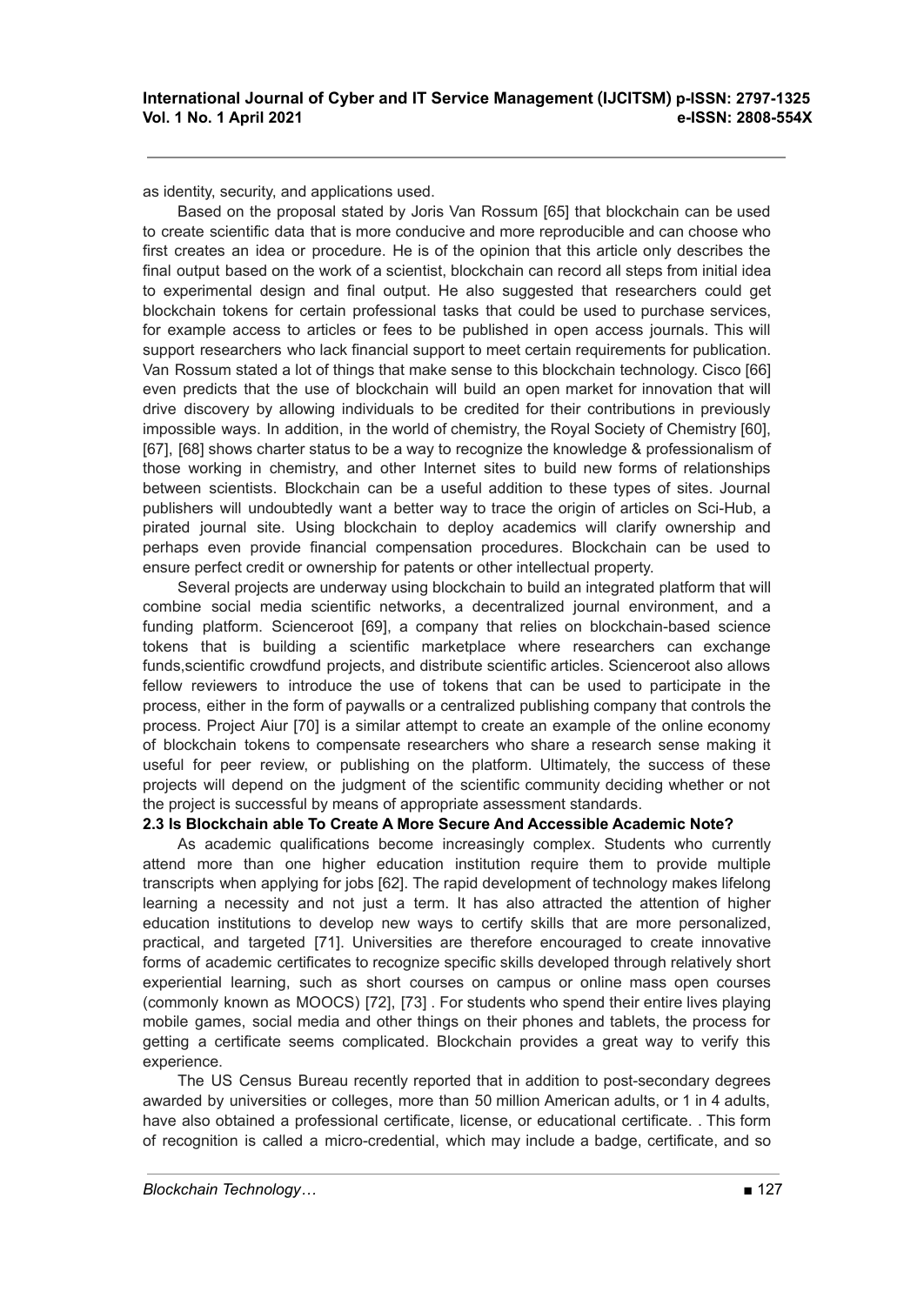on. These micro-credentials can come from non-academic or academic sources. Even in traditional undergraduate programs, some laboratory courses (such as instrumental analysis) often employ learning in turns and generally form small groups of students [74], [75]. Even this method does not guarantee that all students in the group have the opportunity to master every tool being taught. Certain blockchain verification tool badges will show potential employers that the student has the specific skills required. As has been done by Towns and Harwood [76], [77] who use badges to ensure students master basic laboratory skills, including pipettes, burettes reading, and preparing solutions in measuring flasks. In addition, Mellor et al. [76], [77] successfully combined gamification and badges to teach Green Chemistry. Micro-credentials can provide potential employers with a more detailed picture of what students have learned during their studies.

Blockchain provides a way to unify all student academic certificates on a platform that is easy to share and authenticate, and can ultimately replace transcripts. A study a few years ago found that 58% of employers found that the information on an applicant's resume was incorrect [60], [61]. Therefore, a better process to make applicants' information more reliable will clearly benefit employers. This may mean that the employee does not have the necessary qualifications for the job, but it may also allow someone to use confidential intellectual property that they would steal. There are several projects that have demonstrated the feasibility of using a blockchain-based platform to create verified scores and / or credit records for higher education, such as Sharples and Domingue [78], and Turkanovic [79]. Massachusetts Institute of Technology (MIT) [80] created an experimental program that allows multiple students to securely create and share transcripts. An international organization of nine major universities has formed a consortium to use blockchain to establish standard procedures for the creation, storage and certification of academic certificates.

Non-academic organizations also propose to provide blockchain credentials so that individuals do not have to incur costs and technical troubles to build a blockchain network.infrastructure companies Cloud such as Microsoft, IBM, and Amazon [81], [82] are developing manageable credential services based onservices cloud their, which enable individuals and organizations to create and manage their credentials, while Pearson and McGraw-Hill (Education providers like McGraw-Hill) are also not left behind. In 2018, the nonprofit World Education Service tried to find better ways to verify qualifications. They started issuing blockchain-based digital badges to applicants as a way of recognizing their qualifications. If higher education institutions fail to respond to this. If needed, they may miss important opportunities to contact and support graduates [83].

## **2.4 The Potential Of Other Academic Applications Of Blockchain**

As information is growing rapidly and the growth of the internet and industry is getting higher. Demand for skilled labor in accordance with company standards is increasing as well [84], [85]. As a result of this demand for experts, the community's competitiveness is quite high. In the midst of this competition, many individuals offer shortcuts to gain recognition so that there is no need for more effort to achieve a certain skill. As a result, a lot of diplomas, certificates, or all kinds of awards have been circulated for certain achievements in education or manipulative professional skills [58], [60], [61]. These many false claims make employers increasingly worried about the quality of their workers. The emergence of this forgery makes employers work more in validating or ensuring the legality or authenticity of the documents submitted by the job seeker.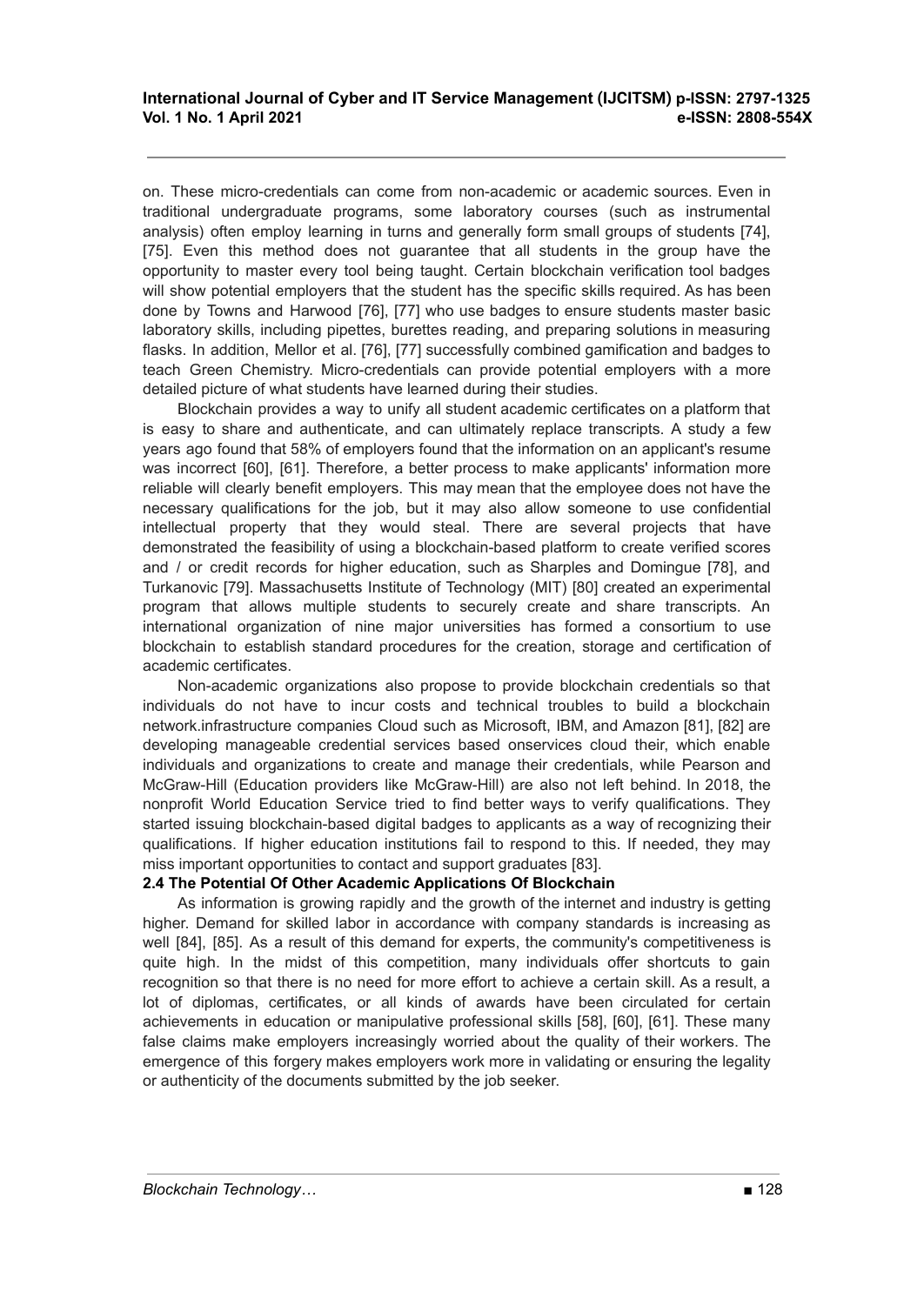

**Figure 3.** How to verify certificates with blockchain technology

The existence of blockchain technology [86] which can be applied in the world of education is able to help job seekers validate each document accurately, easily, and quickly. In addition, the use of blockchain technology can also be an investment for job seekers because it can reduce costs in validating job seeker documents [83], [87], [88]. In addition, blockchain technology will also record all lifelong educational activities of job seekers so that employers can be more efficient and effective in selecting prospective workers [85]. For job seekers, this blockchain technology is also very profitable. For example, if a person has a lot of academic and non-academic achievements, then with this blockchain technology, he doesn't need to provide any type of transcript or evidence that can validate his expertise.

As commercial supply chains become globalized and more complex, there is increasing demand for understanding the source of the product (the place where the product is made), and how it is transported. Several chemical companies are experimenting with using blockchain technology to solve this case [89], [90]. For example, BASF is already testing the use of blockchain to increase logging and identify cases in their product delivery process. Blockchain can increase restocking efficiency and combat theft or access by individuals who plan to use these chemicals for illegal purposes. If these early efforts prove valuable, blockchain might even have an impact on chemical storage spaces on campuses.

## **3. Conclusion**

The future of blockchain secrecy will be influenced by the willingness of employers and promotion and ownership committees to reward them. This isn't just a case of computer security. Level 2 institutions or journals are not ranked first simply because confidentiality becomes more trustworthy. Academics tend to be conservative, as a result established universities and companies can enjoy profits as providers of blockchain confidentiality. Even if MIT had not investigated the badge of a person whose confidentiality was with MIT, some would still suspect that this badge was more prestigious than the badge on a private server. Likewise, Science Root and Aiur must create a reputation for being a crucial publication before they can be fairly compared using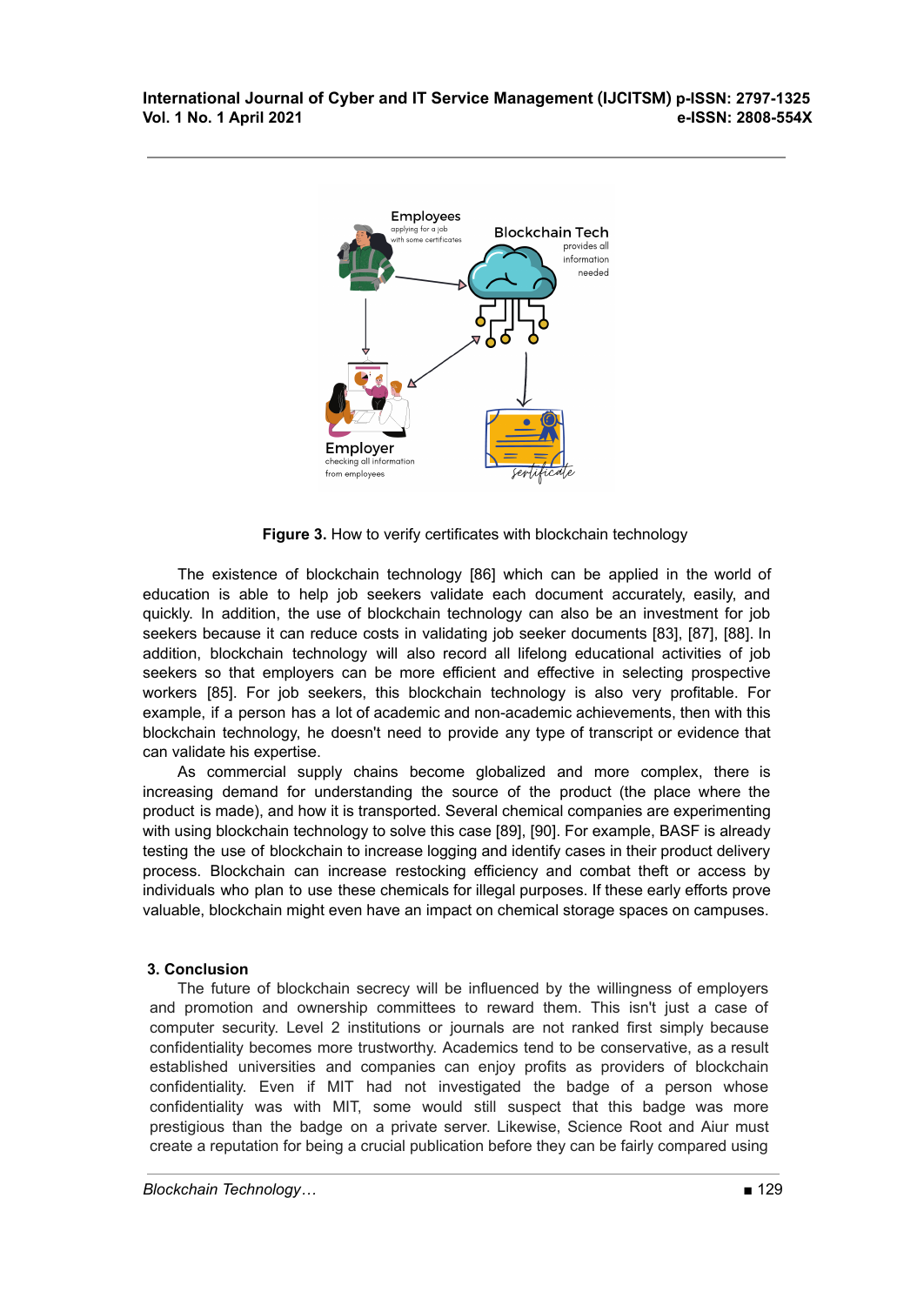traditional journals.

Blockchain may not be the ultimate solution for computer security cases, however it is more than sufficient to improve its use in some of the aspects mentioned above. As higher education and industry store and share more information on the Internet, unauthorized access and evidence becomes increasingly important. Blockchain may provide a more conducive way of dealing with the origin of this valuable resource. In addition, although there are still many shortcomings, blockchain is also able to minimize the potential for data errors by making it difficult to access the data contained in it. There are so many uses of blockchain that can actually help protect data or information on the system. In the future, it is expected to be able to develop this blockchain system so that it can overcome all types of attacks that are faced.

# **References**

- [1] L. Cuban, "Rethinking education in the age of technology: The digital revolution and schooling in America," Sci. Educ., vol. 94, no. 6, pp. 1125–1127, 2010, doi: 10.1002/sce.20415.
- [2] AM Kaplan and M. Haenlein, "Higher education and the digital revolution: About MOOCs, SPOCs, social media, and the Cookie Monster," Bus. Horiz., vol. 59, no. 4, pp. 441–450, 2016, doi: 10.1016/j.bushor.2016.03.008.
- [3] A. Adi and P. Kepada, "INOVASI DI ERA," Pendidik. MANUFAKTUR Berbas. GAMIFIKASI UNTUK Meningkat. Inov. DI ERA INSUDTRI 4.0, vol. 1, no. 1, pp. 14–20, 2020.
- [4] E. Risdianto, "Analisis Pendidikan Indonesia di Era Revolusi Industri 4 . 0 Eko Risdianto , M . Cs," Anal. Pendidik. Indones. di Era Revolusi Ind. 4.0, no. April, pp. 0–16, 2019.
- [5] C. Donalds and KM Osei-Bryson, "Toward a cybercrime classification ontology: A knowledge-based approach," Comput. Human Behav., vol. 92, pp. 403–418, 2019, doi: 10.1016/j.chb.2018.11.039.
- [6] F. Lin and CX Long, "The impact of globalization on youth education: Empirical evidence from China's WTO accession," J. Econ. Behav. Organ., vol. 178, pp. 820–839, 2020, doi: 10.1016/j.jebo.2020.08.024.
- [7] S. Burlacu and C. Gutu, "Globalization Pros and cons," no. July, 2019.
- [8] L. Wang et al., "Cloud computing: A perspective study," New Gener. Comput., vol. 28, no. 2, pp. 137–146, 2010, doi: 10.1007/s00354-008-0081-5.
- [9] B. Varghese and R. Buyya, "Next generation cloud computing: New trends and research directions," Futur. Gener. Comput. Syst., vol. 79, pp. 849–861, 2018, doi: 10.1016/j.future.2017.09.020.
- [10] I. Lee and K. Lee, "The Internet of Things (IoT): Applications, investments, and challenges for enterprises," Bus. Horiz., vol. 58, no. 4, pp. 431–440, 2015, doi: 10.1016/j.bushor.2015.03.008.
- [11] J. Gubbi, R. Buyya, S. Marusic, and M. Palaniswami, "Internet of Things (IoT): A vision, architectural elements, and future directions," Futur. Gener. Comput. Syst., vol. 29, no. 7, pp. 1645–1660, 2013, doi: 10.1016/j.future.2013.01.010.
- [12] A. F. C. Santos, Í. P. Teles, OMP Siqueira, and AA de Oliveira, "Big data: A systematic review," Adv. Intell. Syst. Comput., vol. 558, pp. 501–506, 2018, doi: 10.1007/978-3-319-54978-1\_64.
- [13] S. Fosso Wamba, S. Akter, A. Edwards, G. Chopin, and D. Gnanzou, "How 'big data' can make big impact: Findings from a systematic review and a longitudinal case study," Int. J. Prod. Econ., vol. 165, pp. 234–246, 2015, doi: 10.1016/j.ijpe.2014.12.031.
- [14] R. Eynon, "The rise of Big Data: What does it mean for education, technology, and media research?," Learn. Media Technol., vol. 38, no. 3, pp. 237–240, 2013, doi: 10.1080/17439884.2013.771783.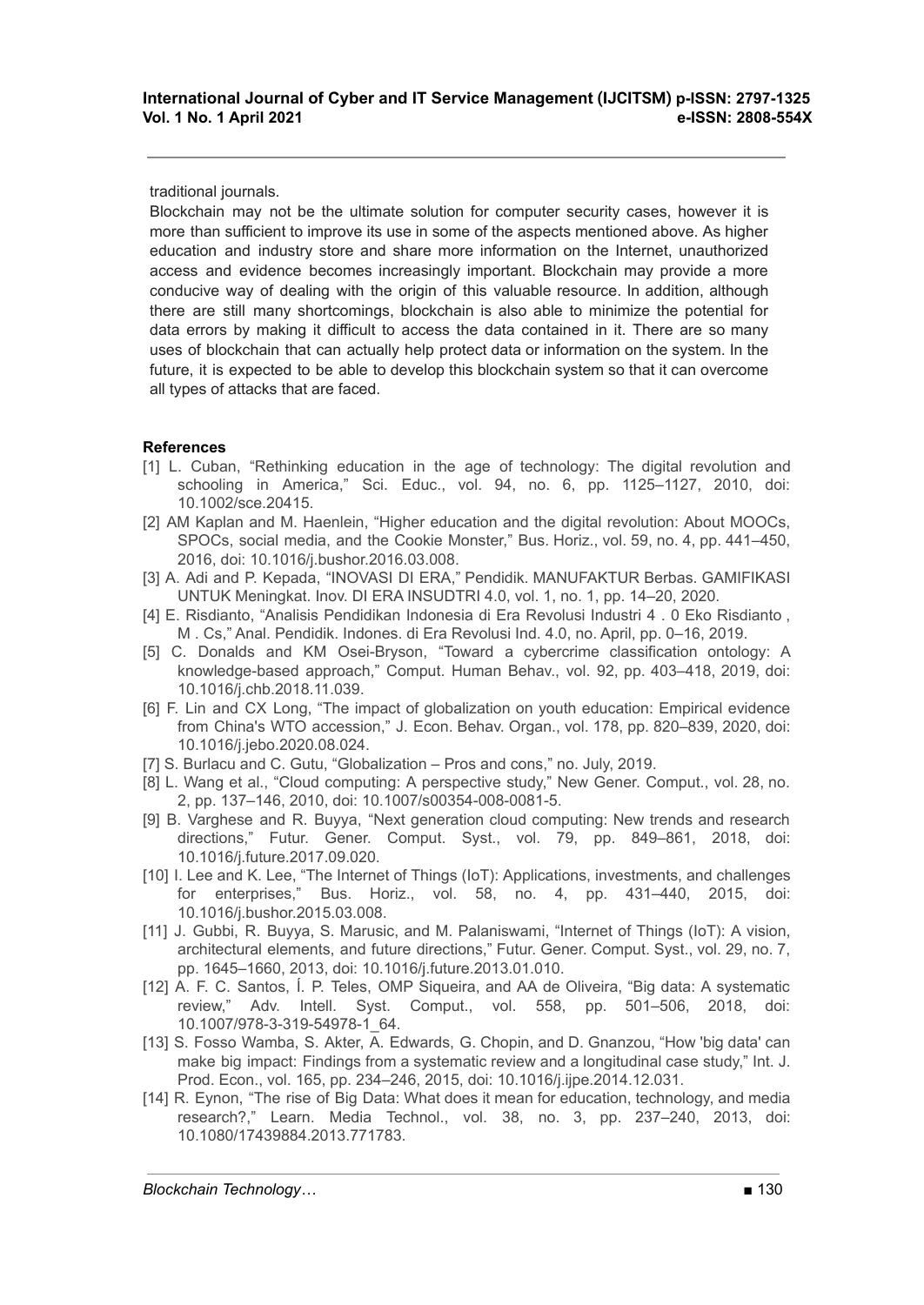- [15] S. Kosasi, "Karakteristik Blockchain Teknologi Dalam Pengembangan Edukasi," ADI Bisnis Digit. Interdisiplin J., vol. 1, no. 1, pp. 87–94, 2020, doi: 10.34306/abdi.v1i1.113.
- [16] M. Nofer, P. Gomber, O. Hinz, and D. Schiereck, "Blockchain," Bus. Inf. Syst. Eng., vol. 59, no. 3, pp. 183–187, 2017, doi: 10.1007/s12599-017-0467-3.
- [17] FR Velde, "Bitcoin A Primer," Chicago Fed Lett., no. December, pp. 1–4, 2013, [Online]. Available: http://search.ebscohost.com/login.aspx?direct=true&db=bth&AN=92563197&site=ehost-li
- ve. [18] R. Böhme, N. Christin, B. Edelman, and T. Moore, "Bitcoin: Economics, Technology, and Governance," vol. 29, no. 2, pp. 213–238, 2015.
- [19] B. Alexander et al., Educause Horizon report: 2019 Higher Education edition. 2019.
- [20] JW Fesler, "Approaches to the Understanding of Decentralization," J. Polit., vol. 27, no. 3, pp. 536–566, 1965, doi: 10.2307/2127739.
- [21] D. Dasgupta, JM Shrein, and KD Gupta, "A survey of blockchain from security perspective," J. Bank. Financ. Technol., vol. 3, no. 1, pp. 1–17, 2019, doi: 10.1007/s42786-018-00002-6.
- [22] S. Nakamoto, "Bitcoin P2P e-cash paper," Mail Arch., p. 1, 2008, doi: 19:4:25 -0800. msg09997.
- [23] K. Al Harthy, F. Al Shuhaimi, and KK Juma Al Ismaily, "The upcoming Blockchain adoption in Higher-education: Requirements and process," 2019 4th MEC Int. Conf. Big Data Smart City, ICBDSC 2019, pp. 1–5, 2019, doi: 10.1109/ICBDSC.2019.8645599.
- [24] Q. Bai, X. Zhou, X. Wang, Y. Xu, X. Wang, and Q. Kong, "A deep dive into blockchain selfish mining," arXiv, pp. 1–6, 2018.
- [25] S. Kim and J. Kim, "POSTER: Mining with proof-of-probability in blockchain," ASIACCS 2018 - Proc. 2018 ACM Asia Conf. Comput. Commun. Secur., pp. 841–843, 2018, doi: 10.1145/3196494.3201592.
- [26] R. Lai and D. Lee Kuo Chuen, Blockchain-From Public to Private, 1st ed., vol. 2. Elsevier Inc., 2018.
- [27] F. Irresberger, K. John, and F. Saleh, "The Public Blockchain Ecosystem: An Empirical Analysis," SSRN Electron. J., no. 212, 2020, doi: 10.2139/ssrn.3592849.
- [28] JT Kim, J. Jin, and K. Kim, "A study on an energy-effective and secure consensus algorithm for private blockchain systems (PoM: Proof of Majority)," 9th Int. Conf. Inf. Commun. Technol. Converg. ICT Converg. Powered by Smart Intell. ICTC 2018, pp. 932–935, 2018, doi: 10.1109/ICTC.2018.8539561.
- [29] J. Kang, Z. Xiong, D. Niyato, P. Wang, D. Ye, and DI Kim, "Incentivizing consensus propagation in proof-of-stake based consortium blockchain networks," IEEE Wirel. Commun. Lett., vol. 8, no. 1, pp. 157–160, 2019, doi: 10.1109/LWC.2018.2864758.
- [30] S. Zhu, Z. Cai, H. Hu, Y. Li, and W. Li, "zkCrowd: A Hybrid Blockchain-Based Crowdsourcing Platform," IEEE Trans. Ind. Informatics, vol. 16, no. 6, pp. 4196–4205, 2020, doi: 10.1109/TII.2019.2941735.
- [31] FP Oganda, U. Rahardja, Q. Aini, M. Hardini, and AS Bist, "Blockchain: Visualization of the Bitcoin Formula," PalArch's J. Archaeol. Egypt/ Egyptol., vol. 17, no. 6, pp. 308–321, 2020.
- [32] LS Sankar, M. Sindhu, and M. Sethumadhavan, "Survey of consensus protocols on blockchain applications," 2017 4th Int. Conf. Adv. Comput. Commun. Syst. ICACCS 2017, 2017, doi: 10.1109/ICACCS.2017.8014672.
- [33] A. Lakshman and P. Malik, "Cassandra: structured storage system on a {P2P} network (Invited Session on Industrial Applications of Algorithms)," p. 5, 2009.
- [34] U. States, "( 12 ) Patent Application Publication ( 10 ) Pub . No .: US 2002 / 0055240 A1 Annealed Patent Application Publication," vol. 1, no. 19, 2002.
- [35] Y. Ren et al., "Data query mechanism based on hash computing power of blockchain in internet of things," Sensors (Switzerland), vol. 20, no. 1, 2020, doi: 10.3390/s20010207.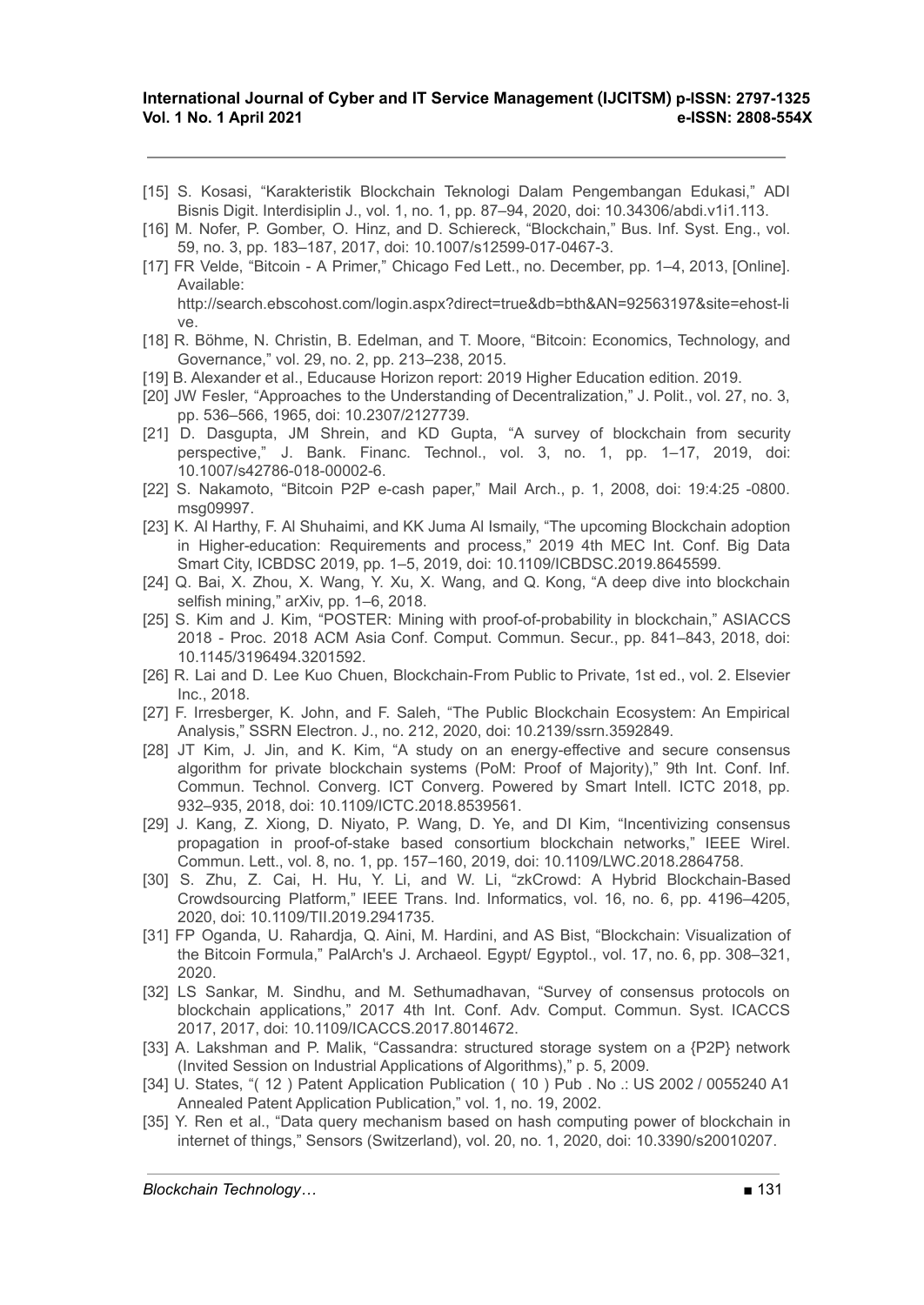- [36] M. Wang, M. Duan, and J. Zhu, "Research on the security criteria of hash functions in the blockchain," BCC 2018 - Proc. 2nd ACM Work. Blockchains, Cryptocurrencies, Contract. Co-located with ASIA CCS 2018, pp. 47–55, 2018, doi: 10.1145/3205230.3205238.
- [37] L. Chi and X. Zhu, "Hashing techniques: A survey and taxonomy," ACM Comput. Surv., vol. 50, no. 1, 2017, doi: 10.1145/3047307.
- [38] L. Paulevé, H. Jégou, and L. Amsaleg, "Locality sensitive hashing: A comparison of hash function types and querying mechanisms," Pattern Recognit. Lett., vol. 31, no. 11, pp. 1348–1358, 2010, doi: 10.1016/j.patrec.2010.04.004.
- [39] X. Liu, J. He, B. Lang, and SF Chang, "Hash bit selection: A unified solution for selection problems in hashing," Proc. IEEE Comput. Soc. Conf. Comput. Vis. Pattern Recognit., pp. 1570–1577, 2013, doi: 10.1109/CVPR.2013.206.
- [40] D. Rachmawati, JT Tarigan, and ABC Ginting, "A comparative study of Message Digest 5(MD5) and SHA256 algorithm," J. Phys. Conf. Ser., vol. 978, no. 1, 2018, doi: 10.1088/1742-6596/978/1/012116.
- [41] NT Courtois, M. Grajek, and R. Naik, "Optimizing SHA256 in bitcoin mining," Commun. Comput. Inf. Sci., vol. 448 CCIS, pp. 131–144, 2014, doi: 10.1007/978-3-662-44893-9\_12.
- [42] RP Naik, "Optimising the SHA256 Hashing Algorithm for Faster and More Efficient Bitcoin Mining," p. 64, 2013, [Online]. Available: http://www.nicolascourtois.com/bitcoin/Optimising the SHA256 Hashing Algorithm for Faster and More Efficient Bitcoin Mining\_Rahul\_Naik.pdf.
- [43] Y. Ma, Y. Sun, Y. Lei, N. Qin, and J. Lu, "A survey of blockchain technology on security, privacy, and trust in crowdsourcing services," World Wide Web, vol. 23, no. 1, pp. 393–419, 2020, doi: 10.1007/s11280-019-00735-4.
- [44] R. Maull, P. Godsiff, C. Mulligan, A. Brown, and B. Kewell, "Distributed ledger technology: Applications and implications," Strateg. Chang., vol. 26, no. 5, pp. 481–489, 2017, doi: 10.1002/jsc.2148.
- [45] RE Filman, Internet computing, vol. 9, no. 6. 2005.
- [46] P. Snow, B. Deery, J. Lu, D. Johnston, and P. Kirby, "Factom. Business Processes Secured by Immutable Audit Trails on the Blockchain," Self-published, p. 38, 2018, [Online]. Available: https://www.factom.com/.
- [47] Z. Zheng, S. Xie, H. Dai, X. Chen, and H. Wang, "An Overview of Blockchain Technology: Architecture, Consensus, and Future Trends," Proc. - 2017 IEEE 6th Int. Congr. Big Data, BigData Congr. 2017, pp. 557–564, 2017, doi: 10.1109/BigDataCongress.2017.85.
- [48] "5 Blockchain Problems: Security, Privacy, Legal, Regulatory, and Ethical Issues | Blocks Decoded." https://blocksdecoded.com/blockchain-issues-security-privacy-legal-regulatory-ethical/ (accessed Jan. 10, 2021).
- [49] C. Peikert and A. Rosen, "Efficient collision-resistant hashing from worst-case assumptions on cyclic lattices," Lect. Notes Comput. Sci. (including Subser. Lect. Notes Artif. Intell. Lect. Notes Bioinformatics), vol. 3876 LNCS, pp. 145–166, 2006, doi: 10.1007/11681878\_8.
- [50] M. Bellare and P. Rogaway, "Collision-resistant hashing: Towards making UOWHFs practical," Lect. Notes Comput. Sci. (including Subser. Lect. Notes Artif. Intell. Lect. Notes Bioinformatics), vol. 1294, pp. 471–484, 1997, doi: 10.1007/BFb0052256.
- [51] G. Maulani, U. Rahardja, M. Hardini, RD I'zzaty, Q. Aini, and NPL Santoso, "Educating Farmers Using Participatory Rural Appraisal Construct," in 2020 Fifth International Conference on Informatics and Computing (ICIC), Nov. 2020, pp. 1–8, doi: 10.1109/ICIC50835.2020.9288652.
- [52] "Authenticity of a Diploma Using the Blockchain Approach Improving Organizational Agility of MSME through Digital Marketing Strategy View project Sandy Kosasi Sekolah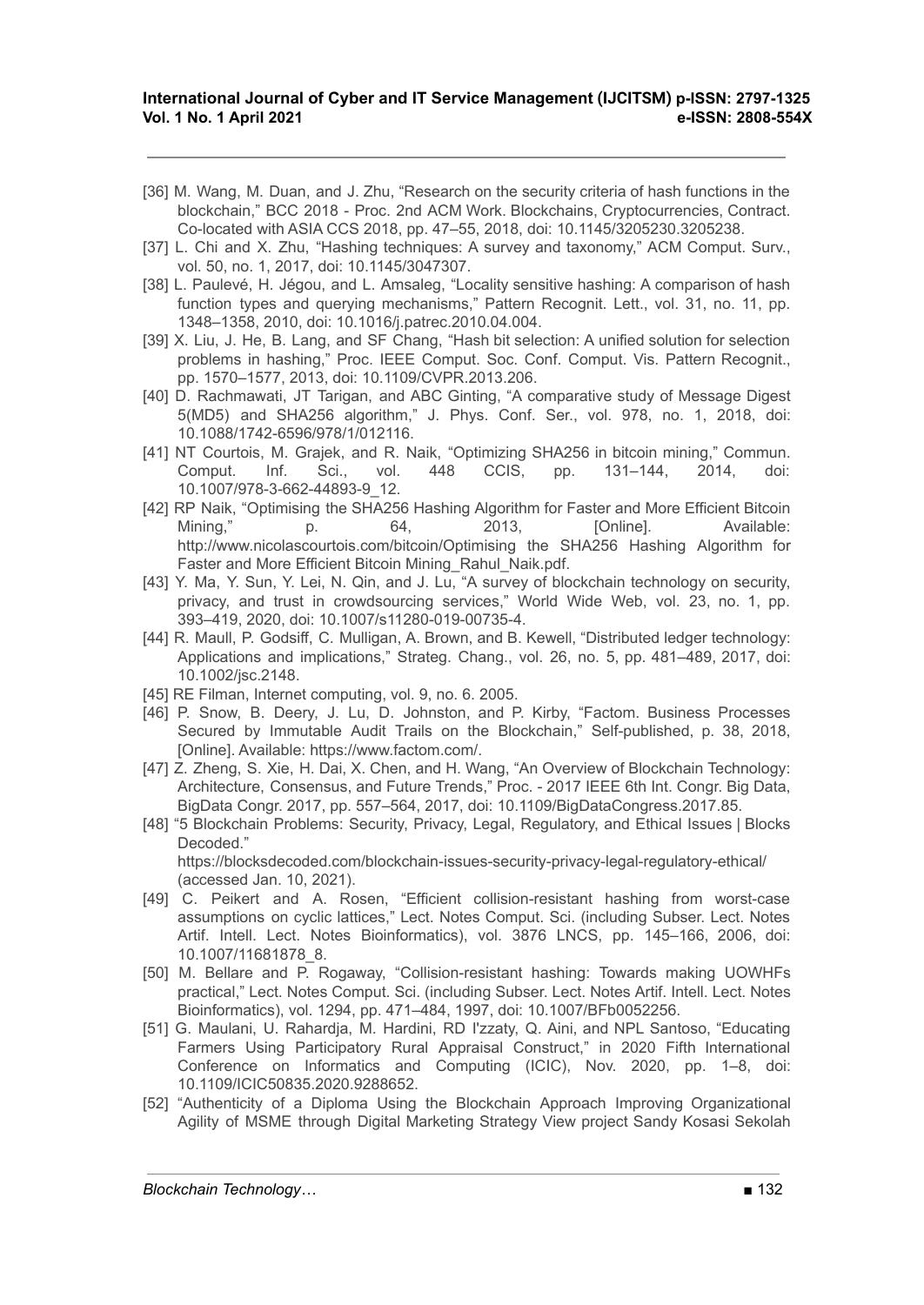tinggi Manajemen Informatika dan Komputer Pontianak," doi: 10.30534/ijatcse/2020/3791.22020.

- [53] U. Rahardja, Q. Aini, and M. Hardini, "The Role Of Blockchain As A Security Support For Student Profiles In Technology Education Systems," InfoTekJar J. Nas. Inform. dan Teknol. Jar., vol. 4, no. 2, pp. 13–17, Feb. 2020, doi: 10.30743/infotekjar.v4i2.1833.
- [54] U. Rahardja, Q. Aini, M. Yusup, and A. Edliyanti, "Penerapan Teknologi Blockchain Sebagai Media Pengamanan Proses Transaksi E-Commerce," CESS (Journal Comput. Eng. Syst. Sci., vol. 5, no. 1, p. 28, Jan. 2020, doi: 10.24114/cess.v5i1.14893.
- [55] J. Truby, "Decarbonizing Bitcoin: Law and policy choices for reducing the energy consumption of Blockchain technologies and digital currencies," Energy Res. Soc. Sci., vol. 44, no. February, pp. 399–410, 2018, doi: 10.1016/j.erss.2018.06.009.
- [56] J. Sedlmeir, HU Buhl, G. Fridgen, and R. Keller, "The Energy Consumption of Blockchain Technology: Beyond Myth," Bus. Inf. Syst. Eng., vol. 62, no. 6, pp. 599–608, 2020, doi: 10.1007/s12599-020-00656-x.
- [57] AA Monrat, O. Schelén, and K. Andersson, "A survey of blockchain from the perspectives of applications, challenges, and opportunities," IEEE Access, vol. 7, pp. 117134–117151, 2019, doi: 10.1109/ACCESS.2019.2936094.
- [58] BS Riza, "Blockchain Dalam Pendidikan: Lapisan Logis di Bawahnya," AD I Bisnis Digit. Interdisiplin J., vol. 1, no. 1, pp. 41–47, 2020, doi: 10.34306/abdi.v1i1.112.
- [59] PA Sunarya, U. Rahardja, L. Sunarya, and M. Hardini, "The Role Of Blockchain As A Security Support For Student Profiles In Technology Education Systems," InfoTekJar J. Nas. Inform. dan Teknol. Jar., vol. 4, no. 2, pp. 13–17, 2020.
- [60] C. Lukita, "Penerapan Sistem Pendataan Hak Cipta Content Menggunakan Blockchain," no. 202, pp. 1–6.
- [61] A. Argani and W. Taraka, "Pemanfaatan Teknologi Blockchain Untuk Mengoptimalkan Keamanan Sertifikat Pada Perguruan Tinggi," ADI Bisnis Digit. Interdisiplin J., vol. 1, no. 1, pp. 10–21, 2020, doi: 10.34306/abdi.v1i1.121.
- [62] EP Fedorova and EI Skobleva, "Application of blockchain technology in higher education," Eur. J. Contemp. Educ., vol. 9, no. 3, pp. 552–571, 2020, 10.13187/ejced.2020.3.552.
- [63] Z. Fauziah, H. Latifah, X. Omar, A. Khoirunisa, and S. Millah, "Application of Blockchain Technology in Smart Contracts: A Systematic Literature Review," Aptisi Trans. Technopreneursh., vol. 2, no. 2, pp. 160–166, 2020, doi: 10.34306/att.v2i2.97.
- [64] X. Liu, "Full-Text Citation Analysis : A New Method to Enhance," J. Am. Soc. Inf. Sci. Technol., vol. 64, no. July, pp. 1852–1863, 2013, doi: 10.1002/asi.
- [65] W. Nestle, "12. Zu Od. æ 185," Philologus, vol. 71, no. 1–4, pp. 566–567, 1912, doi: 10.1524/phil.1912.71.14.566.
- [66] "Data Center Despite challenges, enterprise blockchain technology makes gains Cisco." https://www.cisco.com/c/en/us/solutions/data-center/enterprise-blockchain-technology.ht
- ml (accessed Jan. 10, 2021). [67] MWD Hanson-Heine and AP Ashmore, "Computational chemistry experiments performed directly on a blockchain virtual computer," Chem. Sci., vol. 11, no. 18, pp. 4644–4647,
- May 2020, doi: 10.1039/d0sc01523g. [68] "Can computational chemistry benefit from blockchain? | Opinion | Chemistry World." https://www.chemistryworld.com/opinion/can-computational-chemistry-benefit-from-block chain/4012030.article (accessed Jan. 10, 2021).
- [69] V. Günther, "" Scienceroot " Whitepaper."
- [70] "Project Aiur by Iris.ai." https://projectaiur.com/ (accessed Jan. 10, 2021).
- [71] M. Desfandi, "Mewujudkan Masyarakat Berkarakter Peduli Lingkungan Melalui Program Adiwiyata," SOSIO Didakt. Soc. Sci. Educ. J., vol. 2, no. 1, Nov. 2015, doi: 10.15408/sd.v2i1.1661.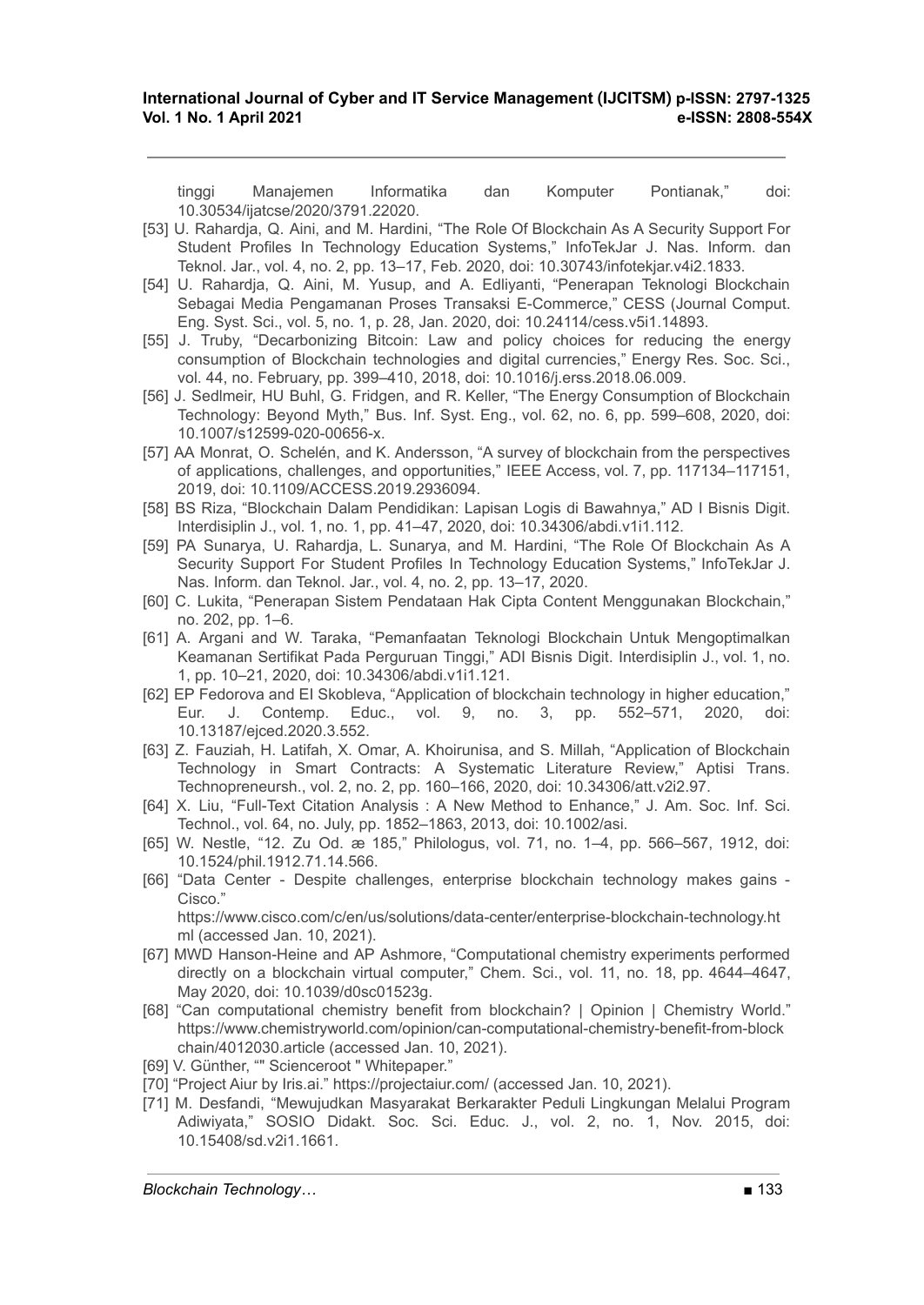- [72] NK Purnamawati, AM Adiandari, NDA Amrita, and LPVI Perdanawati, "The Effect Of Entrepreneurship Education And Family Environment On Interests Entrepreneurship In Student Of The Faculty Of Economics, University Of Ngurah Rai In Denpasar," ADI J. Recent Innov., vol. 1, no. 2, pp. 158–166, Jan. 2020, doi: 10.34306/ajri.v1i2.46.
- [73] K. Khasanah, "The Effect Of Lecturer Professionalism And Teaching Motivation On Lecturers Strengthening The Nation's Competitiveness (Survey On Xyz College Lecturers In Central Jakarta City)," ADI J. Recent Innov., vol. 2, no. 1, pp. 64–70, Jan. 2020, Accessed: Jan. 10, 2021. [Online]. Available: https://adi-journal.org/index.php/ajri/article/view/56.
- [74] F. Sudarto, M. Mulyati, EP Harahap, and FA Nurul, "Design Of Property Sales Information System PT.Quality Property Indonesia," Aptisi Trans. Manag., vol. 4, no. 2, pp. 150–157, Jun. 2020, doi: 10.33050/atm.v4i2.1272.
- [75] N. Yulandha, JI Saputro, and NK Nissa, "Design Information System Accounting Sales Website-Based (Case Study: PT Arbunco Wira Pandega)," Aptisi Trans. Manag., vol. 4, no. 2, pp. 158–168, Jul. 2020, doi: 10.33050/atm.v4i2.1263.
- [76] M. Towns, CJ Harwood, MB Robertshaw, J. Fish, and K. O'Shea, "The Digital Pipetting Badge: A Method to Improve Student Hands-On Laboratory Skills," J. Chem. Educ., vol. 92, no. 12, pp. 2038–2044, 2015, doi: 10.1021/acs.jchemed.5b00464.
- [77] S. Hensiek, BK Dekorver, CJ Harwood, J. Fish, K. O'Shea, and M. Towns, "Improving and Assessing Student Hands-On Laboratory Skills through Digital Badging," J. Chem. Educ., vol. 93, no. 11, pp. 1847–1854, 2016, doi: 10.1021/acs.jchemed.6b00234.
- [78] M. Sharples and J. Domingue, "The blockchain and kudos: A distributed system for educational record, reputation and reward," in Lecture Notes in Computer Science (including subseries Lecture Notes in Artificial Intelligence and Lecture Notes in Bioinformatics), 2016, vol. 9891 LNCS, pp. 490–496, doi: 10.1007/978-3-319-45153-4\_48.
- [79] M. Turkanović, M. Hölbl, K. Košič, M. Heričko, and A. Kamišalić, "EduCTX: A blockchain-based higher education credit platform," IEEE Access, vol. 6, pp. 5112–5127, Jan. 2018, doi: 10.1109/ACCESS.2018.2789929.
- [80] "Digital Diploma debuts at MIT | MIT News | Massachusetts Institute of Technology." https://news.mit.edu/2017/mit-debuts-secure-digital-diploma-using-bitcoin-blockchain-tec hnology-1017 (accessed Jan. 10, 2021).
- [81] "Cloud Revenue: Microsoft Bigger than Amazon and Google, 2X IBM." https://cloudwars.co/microsoft/cloud-revenue-microsoft-bigger-amazon-google-ibm/ (accessed Jan. 10, 2021).
- [82] "How Cloud Heavyweights Microsoft, Amazon And IBM Will Transform Cloud Computing  $\ln$

https://www.forbes.com/sites/bobevans1/2018/01/03/how-microsoft-amazon-and-ibm-willtransform-cloud-computing-in-2018/?sh=11d2e4c65356 (accessed Jan. 10, 2021).

- [83] F. Agustin, Q. Aini, A. Khoirunisa, and EA Nabila, "Utilization of Blockchain Technology for Management E-Certificate Open Journal System," Aptisi Trans. Manag., vol. 4, no. 2, pp. 134–139, Apr. 2020, doi: 10.33050/atm.v4i2.1293.
- [84] "[PDF] The Effect of Rinfogroups as a Discussion Media in Student Learning Motivation | Semantic **Semantic** Scholar." **Scholare Scholare Scholare Scholare Scholare Scholare Scholare Scholare Scholare Scholare Scholare Scholare Scholare Scholare Scholare Scholare Scholare Scholare Scholare Scholare Scholare Sc** https://www.semanticscholar.org/paper/The-Effect-of-Rinfogroups-as-a-Discussion-Media -in-Rahardja-Aini/81fc1541b58c804846868af141d1d085943813f0?p2df (accessed Jan. 10, 2021).
- [85] U. Rahardja, Q. Aini, and A. Khoirunisa, "Effect of iDu (iLearning Education) on Lecturer Performance in the Lecture Process," ATM, vol. 2, no. 2, 2018.
- [86] D. Mohammed, N. Aisha, A. Himki, A. Dithi, and AY Ardianto, "Blockchain Is Top Skill For 2020," Aptisi Trans. Technopreneursh., vol. 2, no. 2, pp. 180–185, Sep. 2020, doi: 10.34306/att.v2i2.101.